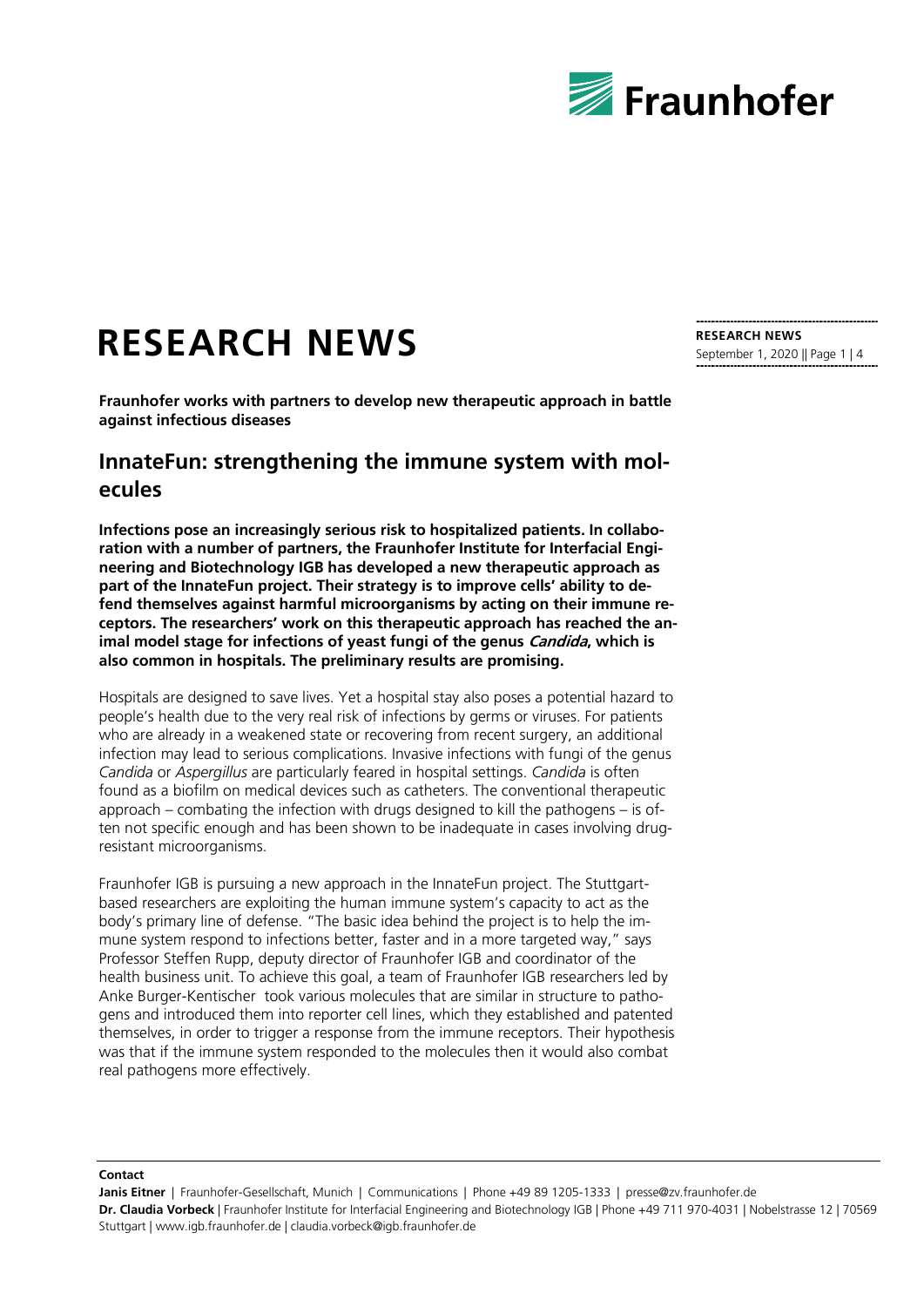

#### **Immune system in a test tube**

The logic and sense of this approach seems clear – yet it is far from a simple process. "The difficult part is sorting through thousands and thousands of molecules to find the ones that elicit a response from the reporter cell lines," says Burger-Kentischer. To tackle this step, researchers at the Fraunhofer Project Center for Drug Discovery and Delivery at the Hebrew University of Jerusalem started by using computational chemistry to filter out several hundred molecules that might potentially be suitable candidates. This method is commonly used in pharmaceutical research to investigate and simulate the properties and structures of molecules or solids on a computer. In a second step, molecules that until then had only been modelled virtually on the computer were chemically synthesized in the lab.

In the third step, the Fraunhofer IGB researchers placed the substances in a solution and introduced them one by one into the specially produced cell lines. In this procedure, known as an assay, the researchers were finally able to identify which substances the cells responded to by means of a color reaction. The cells' immune receptors activate what is known as a reporter gene, which produces the color reaction.

Molecules that elicited a response in the in vitro tests were carried over to the next phase of ex vivo experiments. In this phase, the researchers repeated the tests, but this time not using cell lines but rather human blood and immune cells isolated from blood. This enabled the researchers to determine whether the immune receptors in a natural (primary) cell would also respond to the molecules (immunomodulators), and what exactly the response would be.

The remaining parts of the process were tackled by the research partners that are collaborating with Fraunhofer IGB on the InnateFun project. These include the company EMC microcollections GmbH in Tübingen, Germany, the Hebrew University of Jerusalem in Israel (including the Fraunhofer Project Center for Drug Delivery and Discovery at Hebrew University), the research university KU Leuven in Belgium, Lille University Hospital, France, and the University of Vienna. Having received Fraunhofer IGB's results, these research partners applied various methods including animal models to test whether the identified molecules have an effect on an induced fungal infection.

## **Successful proof of principle**

"We've now reached our first major milestone," says Steffen Rupp. "We have identified molecules that significantly affect the immune response in human blood and reduce the severity of fungal infections in mice."

If this type of therapy were to pass successfully through the relevant development and approval channels and eventually be commercialized, this would give treating physicians an additional weapon in the fight against hard-to-tackle hospital infections on top of existing therapies.

### **RESEARCH NEWS**

September 1, 2020 || Page 2 | 4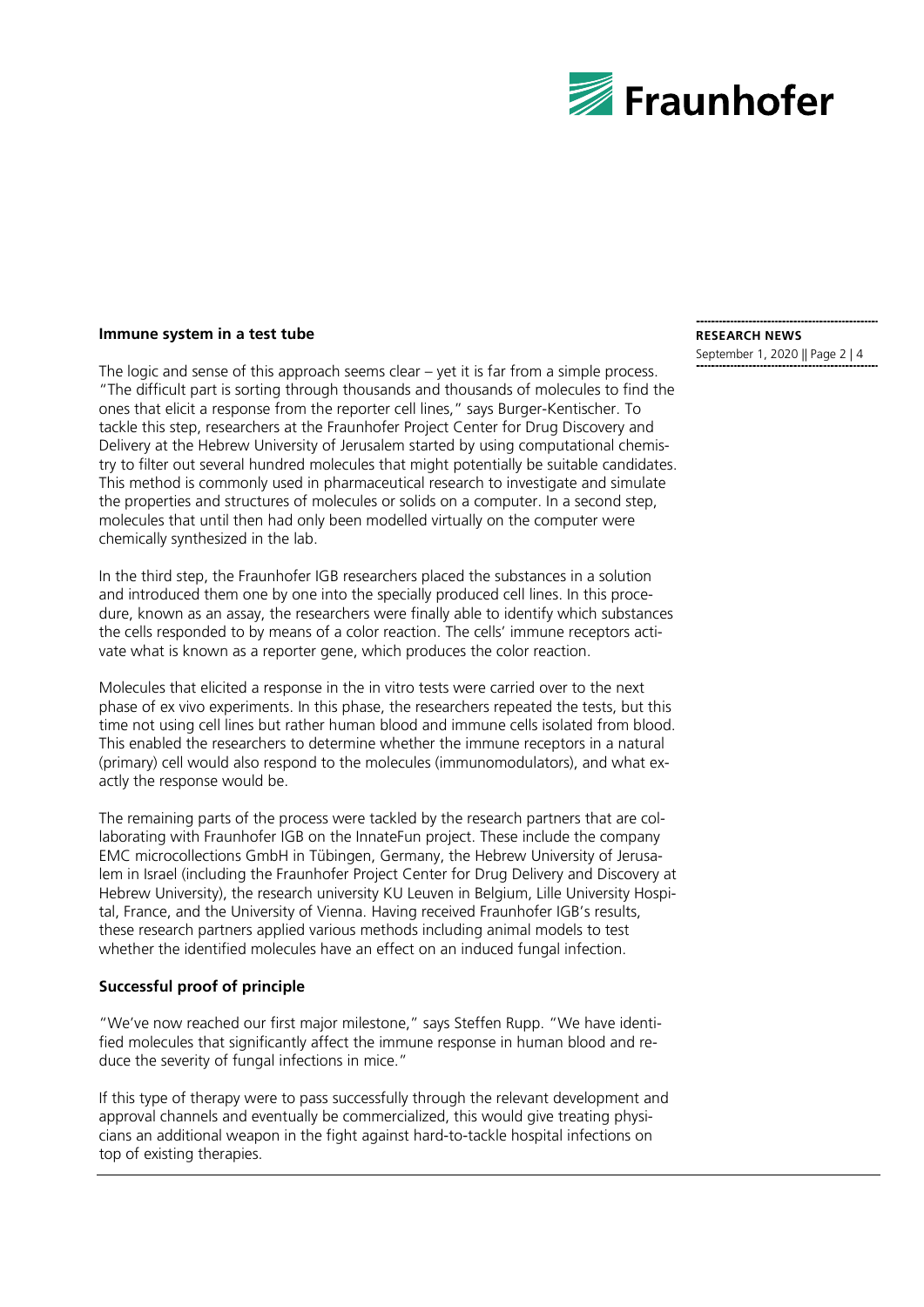

The Fraunhofer researchers hope that this new therapeutic approach might one day help combat not only fungal infections, but also other infectious diseases or autoimmune diseases such as arthritis and psoriasis.

**RESEARCH NEWS** September 1, 2020 || Page 3 | 4



**Fig. 1 The fungus Candida albicans on intestinal cells as seen under the microscope.**

**© Fraunhofer IGB**



- **Fig. 2 Cell-based assay to identify immunomodulators.**
- **© Fraunhofer IGB**